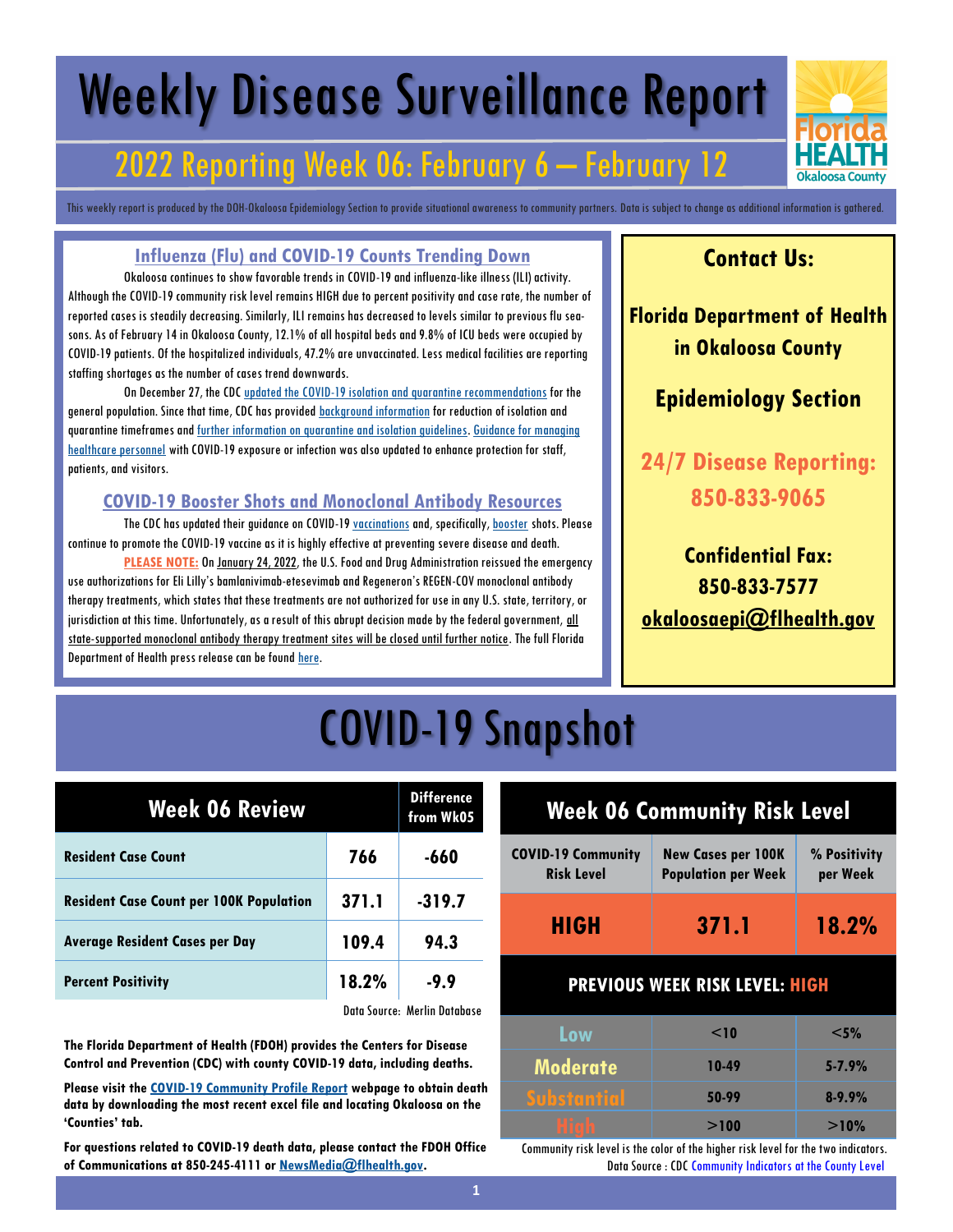**Vaccinated =** 

# COVID-19 Fully **COVID-19 in Okaloosa County**

**No Quarantine** Week 06: February 6 – February 12



**Figure 1**: Trend of total COVID-19 cases by week. Data source: Merlin Database **Figure 2**: Trend of COVID-19 case rates by week. Data source: Merlin Database





**Figure 3**: Trend of 7-day moving percent positivity of COVID-19 cases by week. Data source: Merlin Database

### **COVID-19 Cases by Age Group**

| Age<br>Group   | Okaloosa Resident<br><b>Cases since</b><br>03/01/21 through<br>Week 06 | % by Age<br>Group | <b>Difference</b><br>from<br>Week 05 |
|----------------|------------------------------------------------------------------------|-------------------|--------------------------------------|
| $0 - 11$       | 3716                                                                   | 11.7%             | $+66$                                |
| $12 - 14$      | 1244                                                                   | 3.9%              | $+22$                                |
| $15-24$        | 4779                                                                   | 15.0%             | $+86$                                |
| 25-44          | 11386                                                                  | 35.8%             | $+213$                               |
| 45-64          | 7410                                                                   | 23.3%             | $+232$                               |
| 65-74          | 1999                                                                   | 6.3%              | $+82$                                |
| 75-84          | 904                                                                    | 2.8%              | $+53$                                |
| $85+$          | 383                                                                    | 1.2%              | $+12$                                |
| <b>Unknown</b> | 5                                                                      | 0.0%              | 0                                    |
| Total          | 31826                                                                  | 100%              | +766                                 |

Data Source: Merlin Database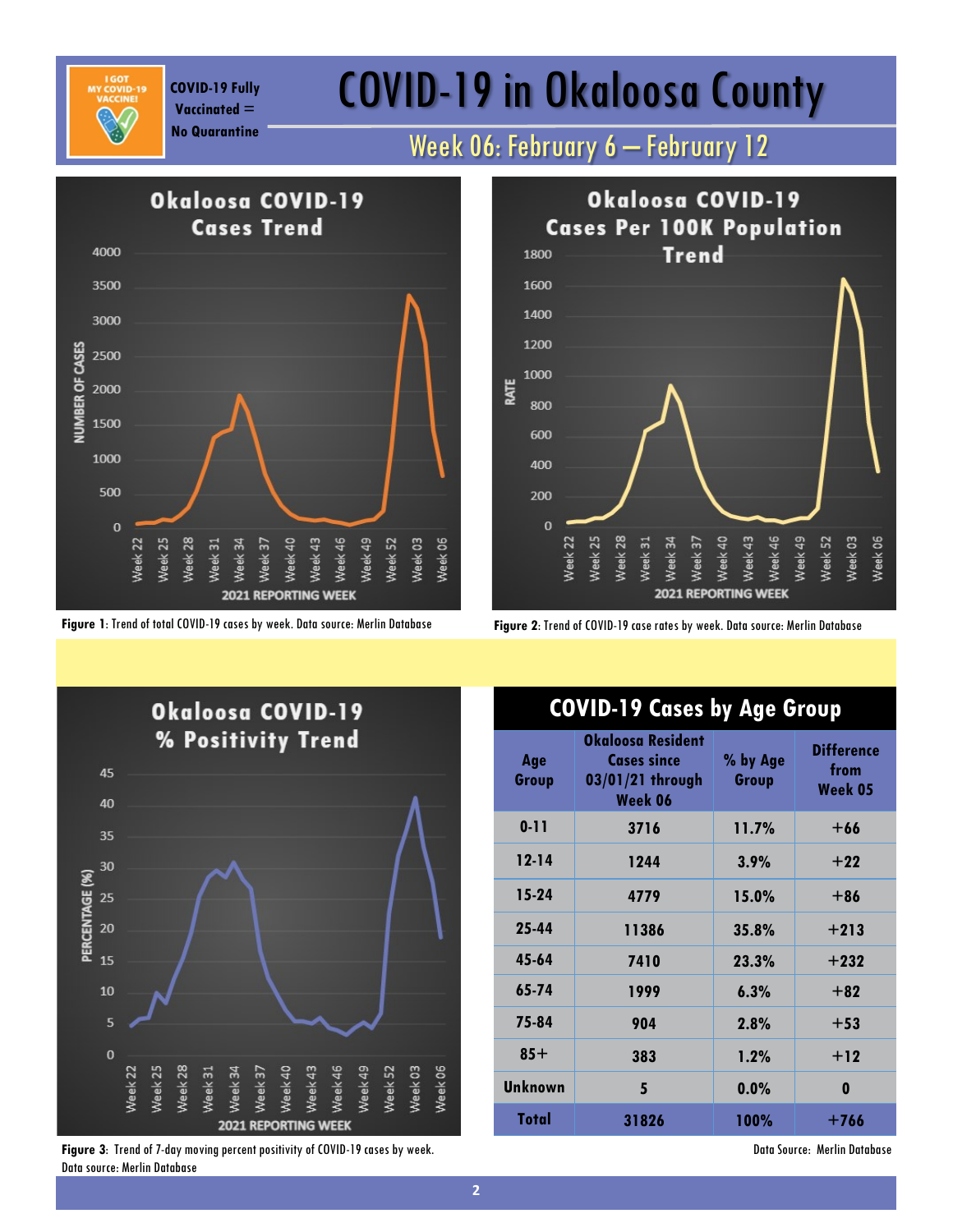# COVID-19 Fully **COVID-19 in Okaloosa County**

Week 06: February 6 – February 12



**Figure 4:** Cumulative number of fully vaccinated Okaloosa residents as compared to COVID-19 cases per week. Data reported through previous Sunday. Data Source: Merlin & CDC [COVID Data Tracker](https://covid.cdc.gov/covid-data-tracker/#vaccinations)

### **VACCINATION DATA RESOURCE**

#### **The CDC COVID Data Tracker presents county level vaccination data that includes vaccinations from:**

- FL SHOTS, including FL Department of Health, retail pharmacies, & long-term care facilities,
- Participants in the Federal Dialysis Center Program,

**Vaccinated = No Quarantine**

- Health Resources & Services Administration partner sites, &
- Federal entities such as Department of Defense, Veterans Health Administration, Indian Health Service, & Bureau of Prisons.

**Percentage of Breakthrough Infection in Fully-Vaccinated Individuals:** 

$$
5.67\%
$$

Data Source: Merlin & CDC [COVID Data Tracker](https://covid.cdc.gov/covid-data-tracker/#vaccinations)

### **COVID-19 VACCINATIONS**

| <b>Fully-Vaccinated</b><br><b>Groups</b>        | <b>OKALOOSA</b> | <b>US</b> |
|-------------------------------------------------|-----------------|-----------|
| % of Population $\ge$<br>5 Years of Age         | 66.6%           | 68.5%     |
| % of Population $\ge$<br>12 Years of Age        | 72.5%           | 73.0%     |
| % of Population $\ge$<br>18 Years of Age        | 75.2%           | 74.6%     |
| % of Population $\ge$<br><b>65 Years of Age</b> | 94.4%           | 88.5%     |

Data reported through previous Sunday. Data Source: CDC [COVID Data Tracker](https://covid.cdc.gov/covid-data-tracker/#vaccinations)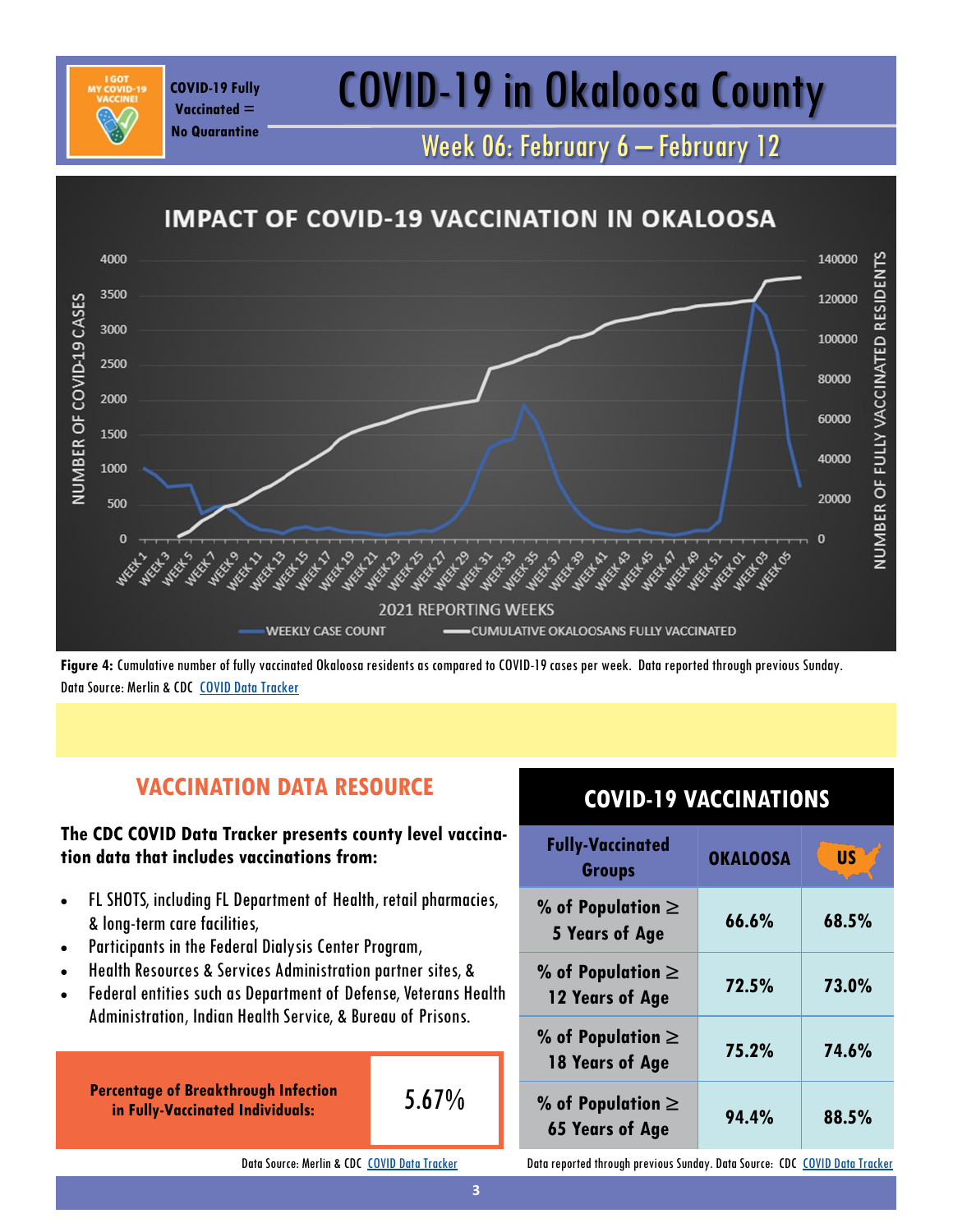# Influenza-Like Illness

### Week 06: February 6 – February 12

**Influenza-like Illness (ILI)** is defined as fever greater than or equal to 100°F AND cough and/or sore throat in the absence of another known cause.



**ANALYSIS**: During Week 06, flu reporting partners and ESSENCE (a syndromic surveillance system) reported a decrease in ILI activity for Okaloosa County. The percentage of ILI ED visits in Okaloosa County decreased from 3.56% during Week 05 to 2.69% during Week 06. Flu partners reported no positive rapid influenza tests this week. Over the past three weeks, 20 out of 192 influenza specimens submitted to the state lab were positive (19 Influenza A unspecified and 1 Influenza A H3). There were no ILI admissions, outbreaks, or deaths reported this week. The percentage of total ILI ED visits for Week 06 is higher than that of Week 06 last year.

Note: Other respiratory syndromes can be represented by increased ILI case numbers. Data Source: ESSENCE

| % ILI by Age Group<br><b>Week 06, 2022</b> |                    |                                  |                              |
|--------------------------------------------|--------------------|----------------------------------|------------------------------|
| Age<br><b>Range</b>                        | Ш<br><b>Visits</b> | <b>Total ED</b><br><b>Visits</b> | % Total<br><b>ILI Visits</b> |
| $0-4$                                      | 12                 | 157                              | 7.64%                        |
| $5 - 19$                                   | 11                 | 272                              | 4.04%                        |
| 20-34                                      | 11                 | 415                              | 2.65%                        |
| $35 - 54$                                  | 14                 | 96                               | $2.82\%$                     |
| 55-74                                      | 8                  | 524                              | 1.53%                        |
| $75+$                                      | $\mathbf 2$        | 289                              | 0.69%                        |



**75+ <sup>2</sup> <sup>289</sup> 0.69% Figure 6**: Hospital ED visits meeting ILI criteria stratified by facility. Percentages calculated based on total number of ILI ED visits. (n=58). Data source: ESSENCE

Data Source: ESSENCE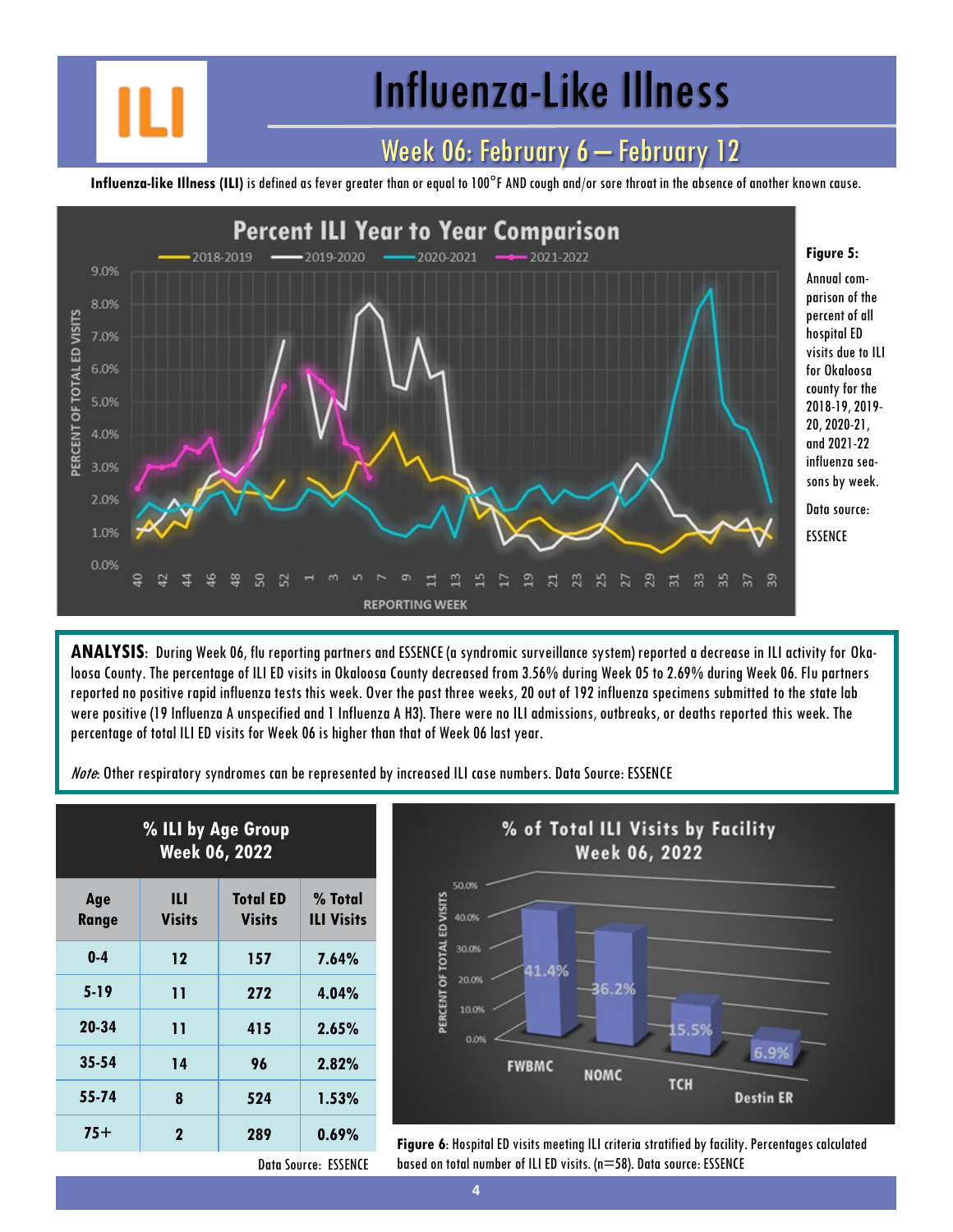# Syndromic Surveillance

## Week 06: February 6 - February 12







#### **Week 06—Fort Walton Beach Medical Center**

| <b>Age Range</b> | <b>Top Syndrome</b> | <b>Total ED Visits for</b><br><b>Syndrome</b> |
|------------------|---------------------|-----------------------------------------------|
| $0-4$            | <b>FEVER, GI</b>    | 26, 26                                        |
| $5-19$           | <b>INJURY</b>       | 31                                            |
| 20-34            | GI                  | 39                                            |
| $35 - 54$        | GI                  | 4                                             |
| 55-74            | <b>RESP</b>         | 42                                            |
| $75+$            | <b>RESP</b>         | 23                                            |
|                  |                     |                                               |

#### **Week 06—North Okaloosa Medical Center**

| <b>Age Range</b> | <b>Top Syndrome</b> | <b>Total ED Visits for</b><br><b>Syndrome</b> |
|------------------|---------------------|-----------------------------------------------|
| $0 - 4$          | <b>INJURY</b>       | 8                                             |
| $5-19$           | GI                  | 13                                            |
| 20-34            | <b>INJURY</b>       | 18                                            |
| $35 - 54$        | <b>RESP</b>         | 14                                            |
| 55-74            | GI                  | 16                                            |
| $75+$            | <b>INJURY</b>       | 9                                             |